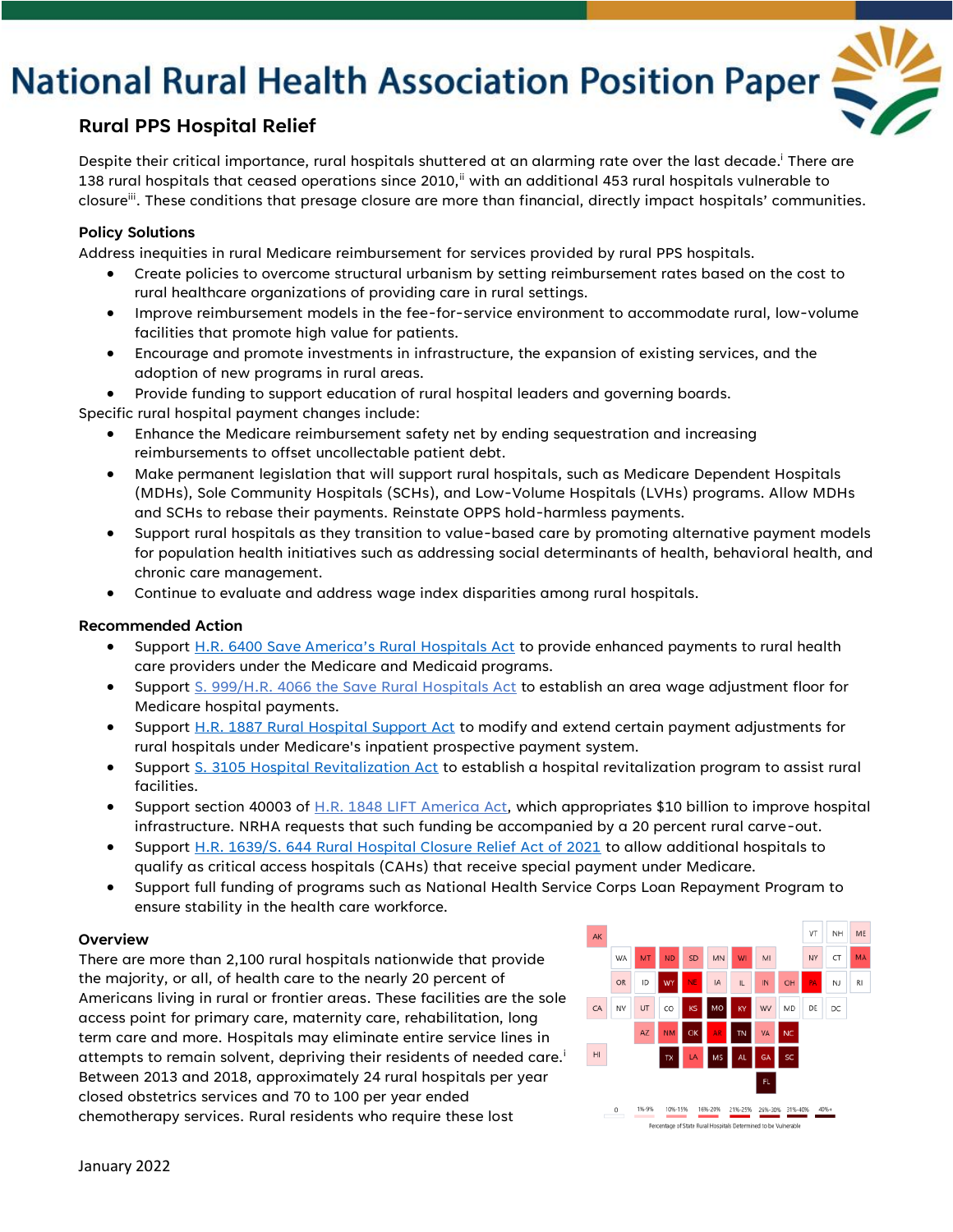# **National Rural Health Association Position Paper**

services face an additional 30 to 60 minutes of driving to access the care, which can be onerous for those without access transportation or living with a disability, and can lead to delayed or missed care.<sup>iii</sup>

#### **Causes of Rural Hospital Closures**

The reasons rural hospitals close are multi-faceted and complex; the downward trajectory is often a result of a convergence of multiple pressure points, including challenging payor and patient mixes, demographic trends, healthcare policies, workforce issues, and emerging healthcare issues.<sup>iii</sup>

*Challenging Payor and Patient Mixes-* Rural hospitals serve a higher percentage of uninsured patients and



patients covered by Medicare or Medicaid programs. In 2017, 56% percent of rural hospitals' revenue were comprised of payments from public insurance, yet these hospitals received 87 cents per dollar spent on treating these patients.<sup>i</sup> These challenges are more pronounced in states that have not expanded Medicaid; Tennessee (52%), Texas (51%), Florida (43%), Missouri (43%), and Mississippi (42%) have the highest rates of risk of closure.  $^{\mathrm{iii}}$  In addition to lower coverage rates, residents in areas of high-risk closure areas tend to be older and sicker. They also have worse behavioral and socioeconomic predictors of health outcomes than their counterparts in non-risk areas. These counties have lower rates of high school graduation, and higher rates of obesity, tobacco use, and those in fair or poor health.<sup>iv</sup> The subsequent need for more intensive treatments and decreased likelihood of sufficient reimbursement

contribute to insolvency of rural hospitals. *Demographic Factors-* Rural areas have low population density. As a result, hospitals serving these communities

may not have a high enough volume of services to generate a positive operating margin. The low volume of services, combined with insufficient reimbursements creates barriers to financing overhead costs and facility maintenance and improvement.<sup>vi</sup> Furthermore, low volumes can prevent these hospitals from participating in performance measures and quality improvement programs due to lack of statistical power.<sup>i</sup>

*Healthcare Policies-* Rural-specific designations for hospitals have been created to provide supplemental payments to rural hospitals, including Critical Access Hospitals (CAHs), SCHs, MDHs, and LVHs. While they all provide reimbursement for services in excess of the standard Prospective Payment System rates, they can and have been modified upon implementation to reduce the impact of the designations by those who rely on them.<sup>vii</sup> For example, Medicare payments were reduced by 2% in 2013 as a component of Medicare sequestration. Further MDH and LVH designations are temporary, needing to be reapproved periodically, leading to difficulties for these small rural hospitals future planning. Vii, Viii

*Workforce Issues-*Recruitment and retention of healthcare staff has been a persistent issue for rural hospitals. Nationwide, 20% of Americans live in rural areas, yet only 10% of physicians practice within these communities.<sup>v</sup> Of the 6,941 Health Professional Shortage Areas (HPSAs) across the country 67% were in rural areas, as of 2018.<sup>i</sup> Reductions in available physicians were found to directly correlate to the likelihood of hospital closures. $v$ Advanced practice clinicians such as Physician's Assistants and Nurse Practitioners can address these shortages, but licensure laws and supervision requirements can limit the services they can provide.<sup>v,i</sup> Non-clinical and support staffing has also been an issue. More than 60% of hospitals indicated they had trouble identifying qualified individuals for such roles, reflecting a broader difficulty in rural workforce recruitment.<sup>i</sup>

*Emerging Healthcare Issues*- Rural hospitals are particularly susceptible to extended pandemics. Beyond the extended and expensive care required for COVID-19 patients, nonemergency services were halted to prevent transmission. The reduction in outpatient services caused significant losses in revenue. Chartis estimates that 77% of revenue from these facilities stem from outpatient services, and stoppage caused losses of up to \$5 million in revenue per month for most hospitals. Chartis found that nationally, rural hospitals have a median of 33 days cash on hand, and in 13 states have between zero and nineteen days cash on hand. $^{\text{iii}}$